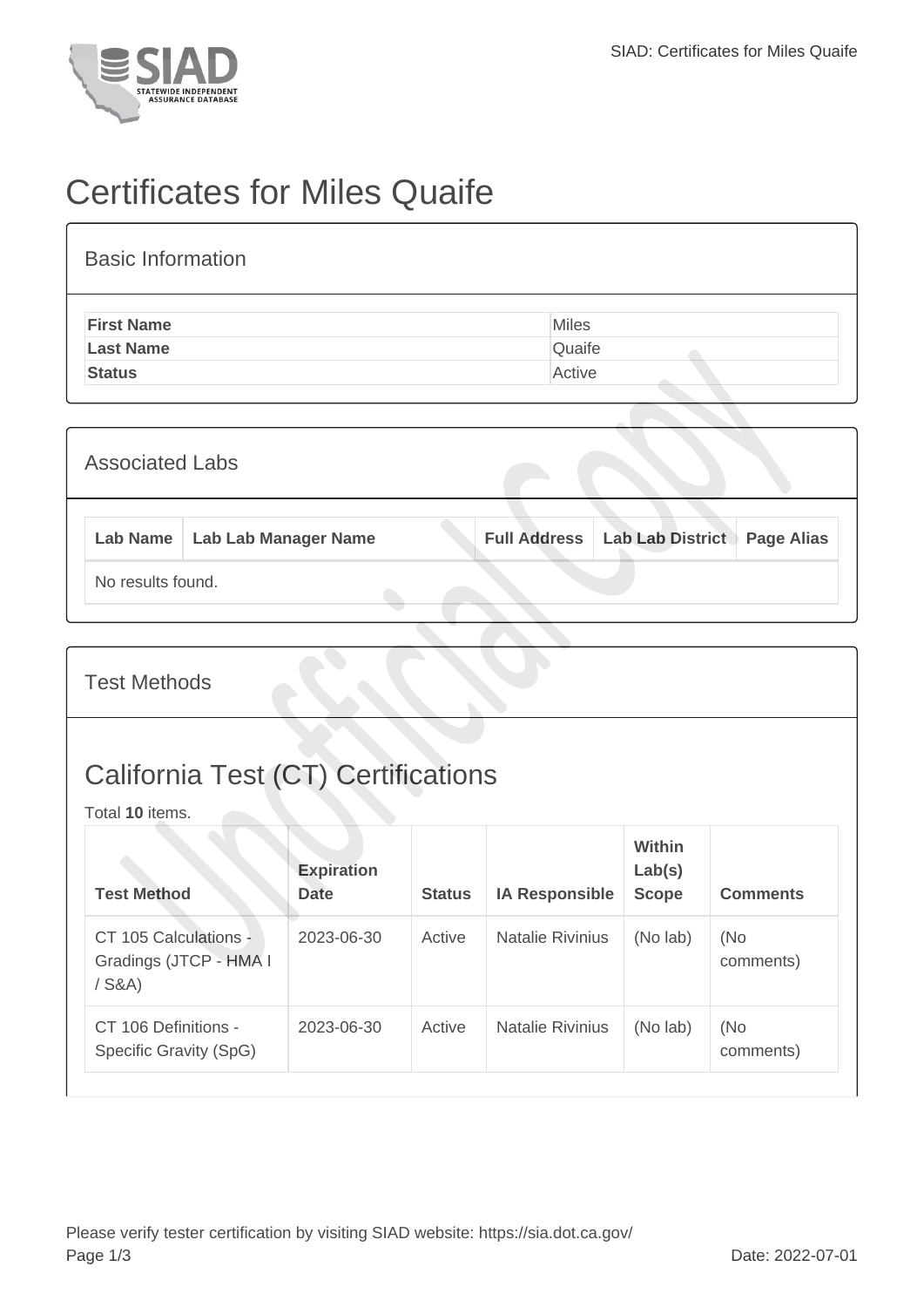

| <b>Test Method</b>                                                               | <b>Expiration</b><br><b>Date</b> | <b>Status</b>  | <b>IA Responsible</b>   | Within<br>Lab(s)<br><b>Scope</b> | <b>Comments</b>   |
|----------------------------------------------------------------------------------|----------------------------------|----------------|-------------------------|----------------------------------|-------------------|
| CT 125 AGG Sampling -<br><b>AGGREGATES (JTCP -</b><br>HMA I / S&A)               | 2018-06-14                       | <b>Expired</b> | <b>Natalie Rivinius</b> | (No lab)                         | (No)<br>comments) |
| CT 125 BIT Sampling -<br><b>BITUMINOUS</b>                                       | 2018-06-14                       | <b>Expired</b> | <b>Natalie Rivinius</b> | (No lab)                         | (No<br>comments)  |
| CT 125 GEN Sampling -<br><b>GENERAL</b>                                          | 2018-06-14                       | <b>Expired</b> | <b>Natalie Rivinius</b> | (No lab)                         | (No)<br>comments) |
| CT 125 HMA Sampling -<br>HMA (JTCP - HMA I)                                      | 2018-06-14                       | <b>Expired</b> | <b>Natalie Rivinius</b> | (No lab)                         | (No<br>comments)  |
| CT 201 Sample<br>Preparation - Soil and<br>Aggregates (JTCP -<br><b>S&amp;A)</b> | 2023-06-30                       | Active         | <b>Natalie Rivinius</b> | (No lab)                         | (No<br>comments)  |
| CT 202 Sieve analysis -<br>Fine and Coarse<br>Aggregates (JTCP -<br>S&A)         | 2018-06-14                       | <b>Expired</b> | <b>Natalie Rivinius</b> | (No lab)                         | (No)<br>comments) |
| CT 217 Sand Equivalent<br>$(JTCP - S&A)$                                         | 2018-06-14                       | <b>Expired</b> | <b>Natalie Rivinius</b> | (No lab)                         | (No<br>comments)  |
| CT 226 Moisture Content<br>- Soils and Aggregates<br>$(JTCP - S&A)$              | 2018-06-14                       | <b>Expired</b> | <b>Natalie Rivinius</b> | (No lab)                         | (No)<br>comments) |

## AASHTO/ASTM Proficiencies